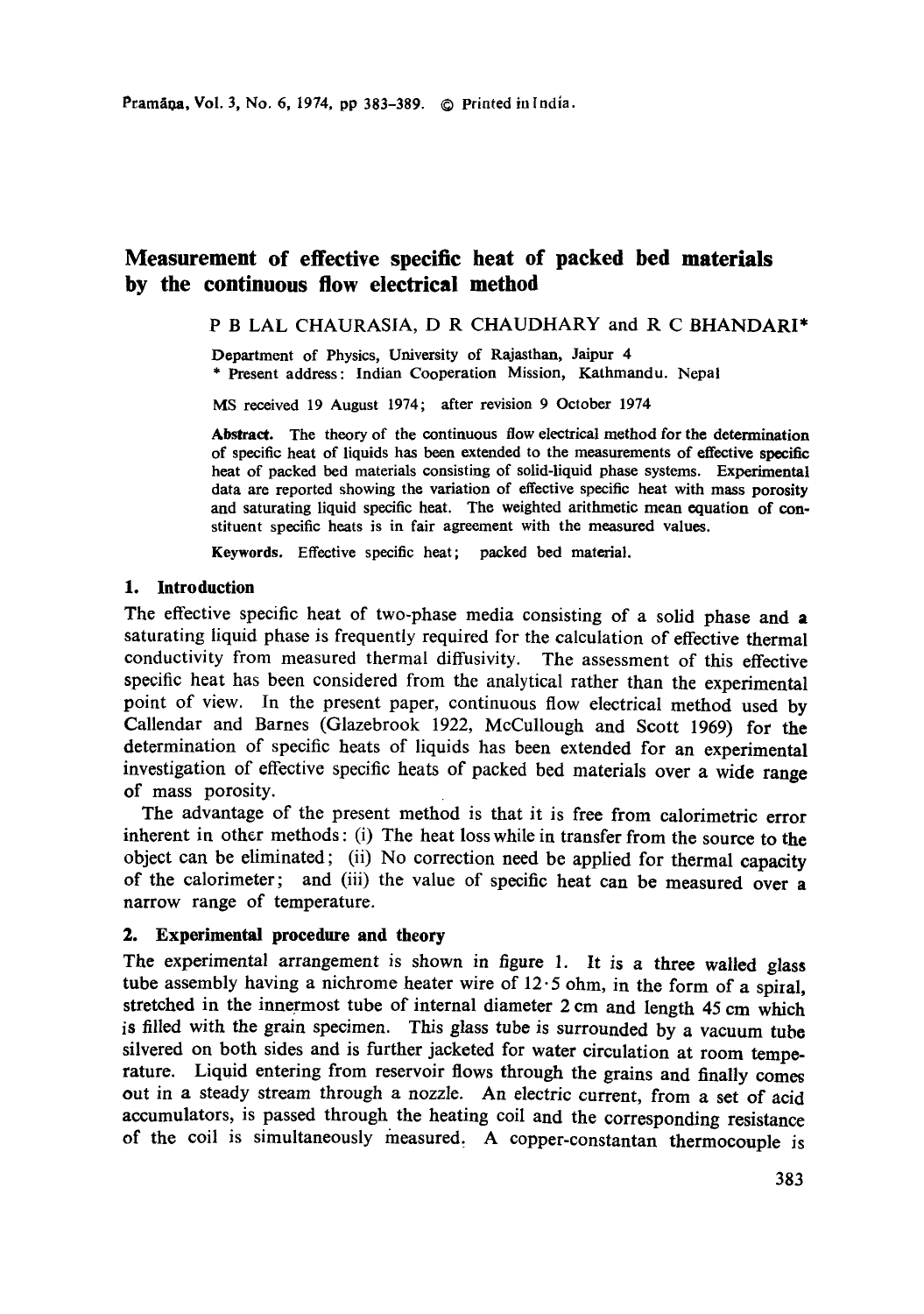

Figure 1. Schematic diagram of continuous flow electrical method for the deter**ruination** of effective specific heats of packed bed materials. (1) Liquid coming from reservoir, (2) copper-constantan thermocouple, (3) thermocouple position, (4) **heater**  coil, (5) packed bed material (solid-liquid phase), (6) evacuated and silvered glass tube for radiation shielding, (7) Jacket for water circulation, (8) water at room temperature from thermostat for circulation, (9) sieve, and (10) nozzle.

used to measure the temperature differences down the packed bed material column. This is a steady-state method which accomplishes simultaneous measurement of temperature rise of packed bed material column, quantity of electrical energy supplied to the heating coil and mass flow rate of liquid per second.

In addition to Joule heating, the heat may also be contributed by friction between grain specimen and the liquid flowing through it. This heat energy is absorbed by surrounding packed bed material, container wall and some heat is lost by radiation, etc. As such we can write

$$
I^{2}Rt + \text{Friction energy} = M_{1}C_{1}\triangle T_{1} + M_{s}C_{s}\triangle T_{s}
$$

$$
+ M_{e}C_{e}\triangle T_{e} + \text{heat loss}
$$
(1)

where  $I$  is the current (amp),  $R$  the resistance (ohm),  $t$  the time (sec),  $M$  the mass (g), C the specific heat (joule/g/ $\degree$ C), and  $\triangle T$  the temperature rise ( $\degree$ C). Subscript 1 stands for liquid, s for solid and c for container.

For the estimation of friction energy contribution the liquid was allowed to flow through the grain sample filled in the tube with no electric current passing through the heater wire, when the temperature rise of the packed bed material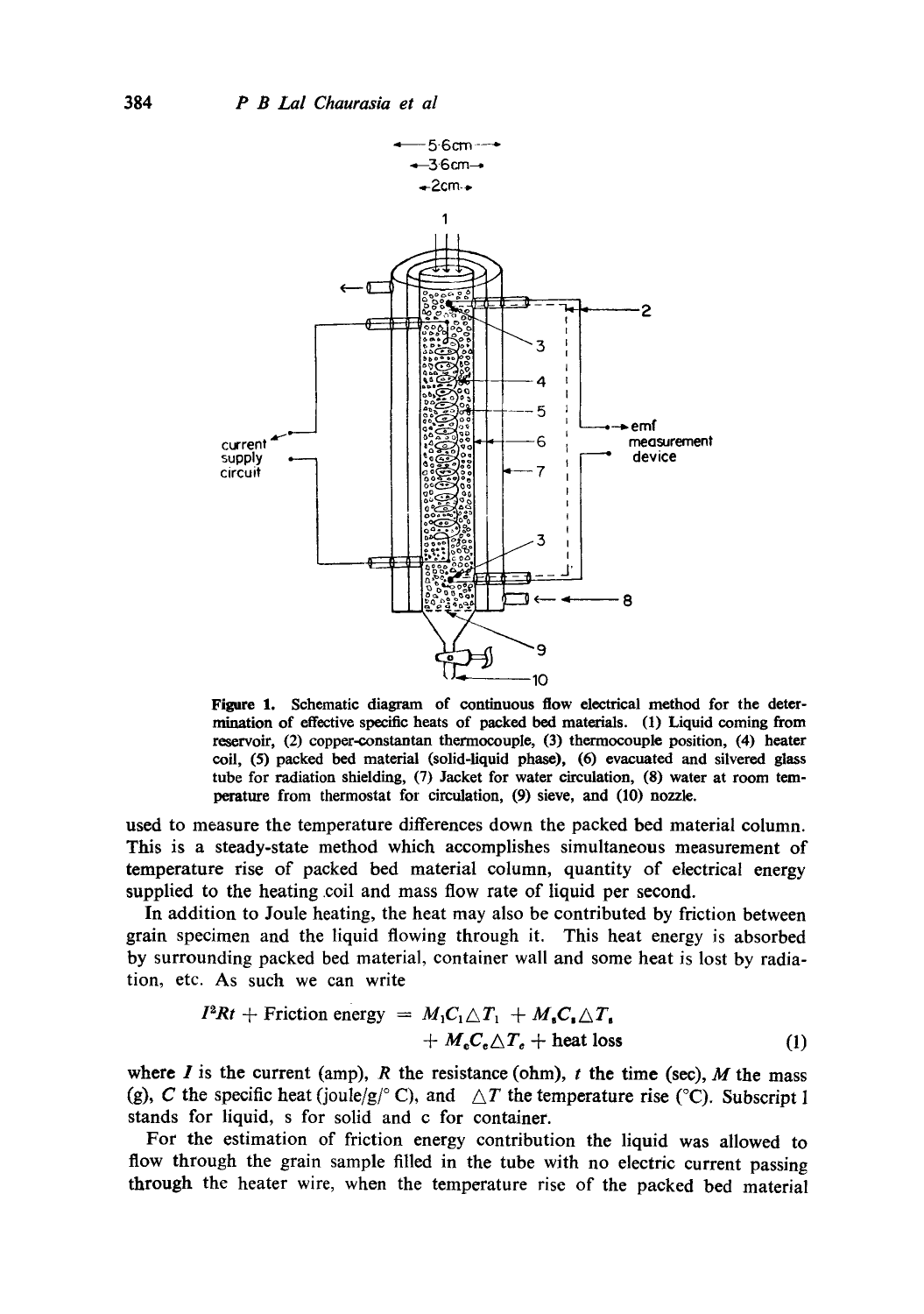$$
I^2Rt = M_1C_1\triangle T_1 + M_sC_s\triangle T_1 + X \qquad (1a)
$$

**where** 

 $X = M_{\bullet}C_{\bullet} \triangle T_{\bullet} + \text{heat loss}$ 

Since in the steady-state

$$
\triangle T_1 = \triangle T_1 = \triangle T
$$
  

$$
I^2 R t = M_1 \triangle T \Big[ C_1 - C_1 + C_2 \Big( \frac{M_1 + M_2}{M_1} \Big) \Big] + X
$$
 (2)

Now we define mass porosity by:

$$
\phi = \frac{\text{Mass of liquid}}{\text{Total mass}} = \left(\frac{M_1}{M_* + M_1}\right)
$$

Equation (2) can be rewritten as:

$$
I^2Rt = \frac{M_1\triangle T}{\phi} \left[\phi C_1 + (1-\phi) C_s\right] + X
$$

The factor  $[\phi C_1 + (1 - \phi) C_s]$  is the effective specific heat of the packed bed material and is denoted by  $C_{\mathbf{g}}$ . We obtain,

$$
I^2 R = \frac{M_1' C_{\mathbf{z}} \triangle T}{\phi} + X'
$$
 (3)

wbere *M'* is the rate of mass flow of liquid per second, and *X'* the rate of heat loss per second.

For the elimination of loss factor, the measurements were repeated by repeating the experiment at different rates of mass flow and adjusting the current for the same rise of temperature,  $\triangle T$ . Thus,

$$
C_{\rm E} = \frac{(I_1^2 - I_2^2) R}{(M_{11} - M_{21}) \triangle T} \times \phi
$$
 (4)

where  $M_{11}'$  and  $M_{21}'$  are the two rates of mass flow corresponding to current values  $I_1$  and  $I_2$  respectively for the same rise of temperature,  $\triangle T$ .

It is somewhat difficult experimentally to obtain exactly the same rise of temperature  $\triangle T$ . In the measurement  $\triangle T$  was of the order of 10° C (400  $\mu$ V) and one can regard X' to be almost the same whenever in practice  $\triangle T$  differed by 0.1°C  $(5 \mu V)$ . Thus, the effective specific heat can be conveniently calculated from

$$
C_{\mathbf{z}} = \frac{(I_1^2 - I_2^2) R}{(M_{11} \triangle T_{11} - M_{21} \triangle T_2)} \times \phi
$$
 (5)

A potentiometer was used to measure the emf generated in the thermocouple, current flowing in the heater wire and its resistance with an accuracy of  $\pm 1\mu V$  ( $1\mu$ V  $t_0 = 0.025$ °C),  $t_0 = 0.001$  amp and  $t_0 = 0.1$  ohm respectively. The mass was measured to an accuracy of  $\pm 0.001$  g and time to an accuracy of  $\pm 0.2$  sec. The accuracy in the specific heat measurement is taken to be the square root of the sum of the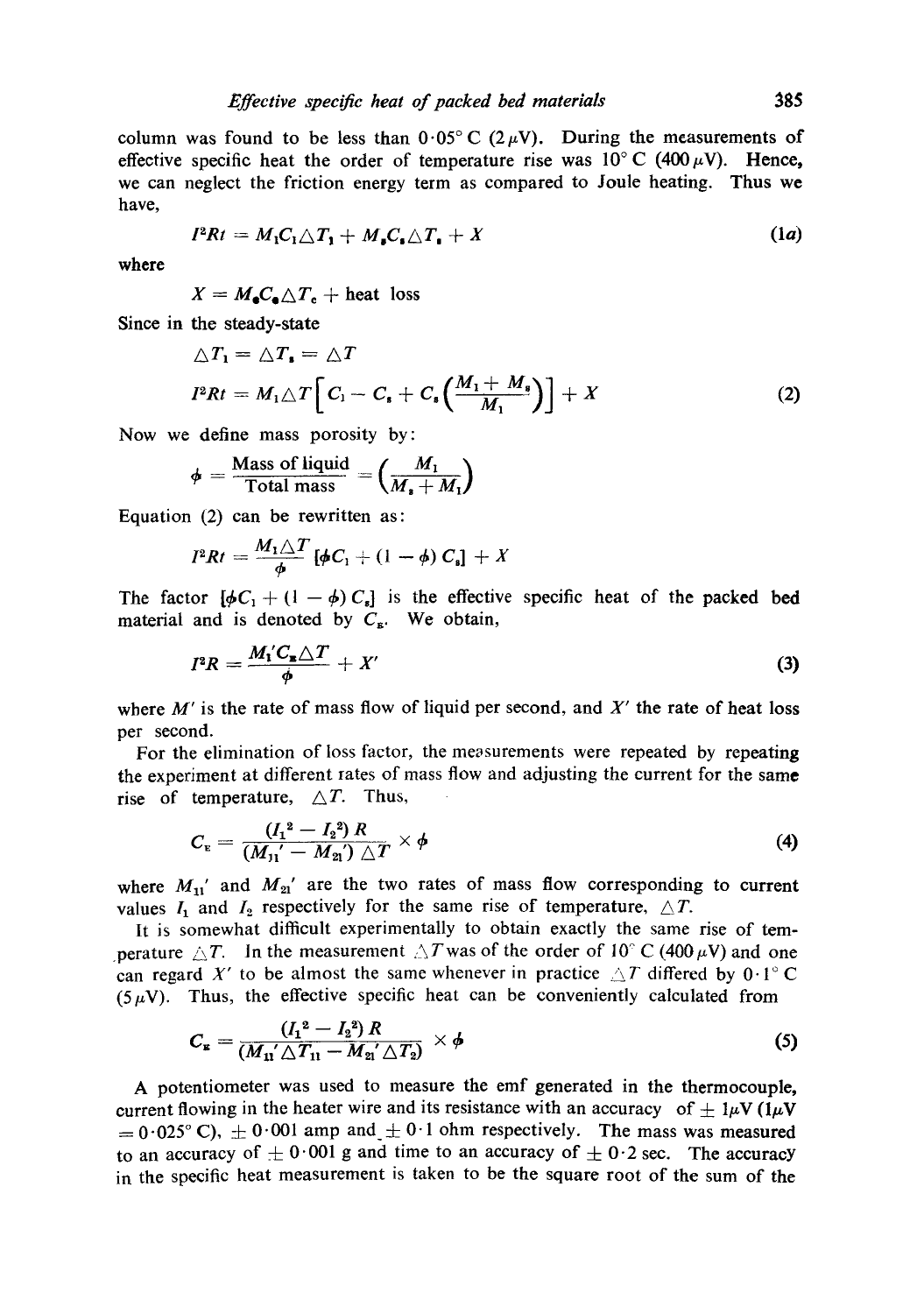

Figure 2. Variation of effective specific heat as a function of mass porosity for the systems sandstone + water and sandstone + isobutyl alcohol. (1) Weighted arithmetic mean, (2) Weighted geometric mean, and (3) Weighted harmonic mean.



Figure 3. Variation of effective specific heat as a function of mass porosity for the systems sugar + isobutyl alcohol and charcoal + isobutyl alcohol. (1) Weighted arithmetic mean, (2) Weighted geometric mean, and (3) Weighted harmonic mean.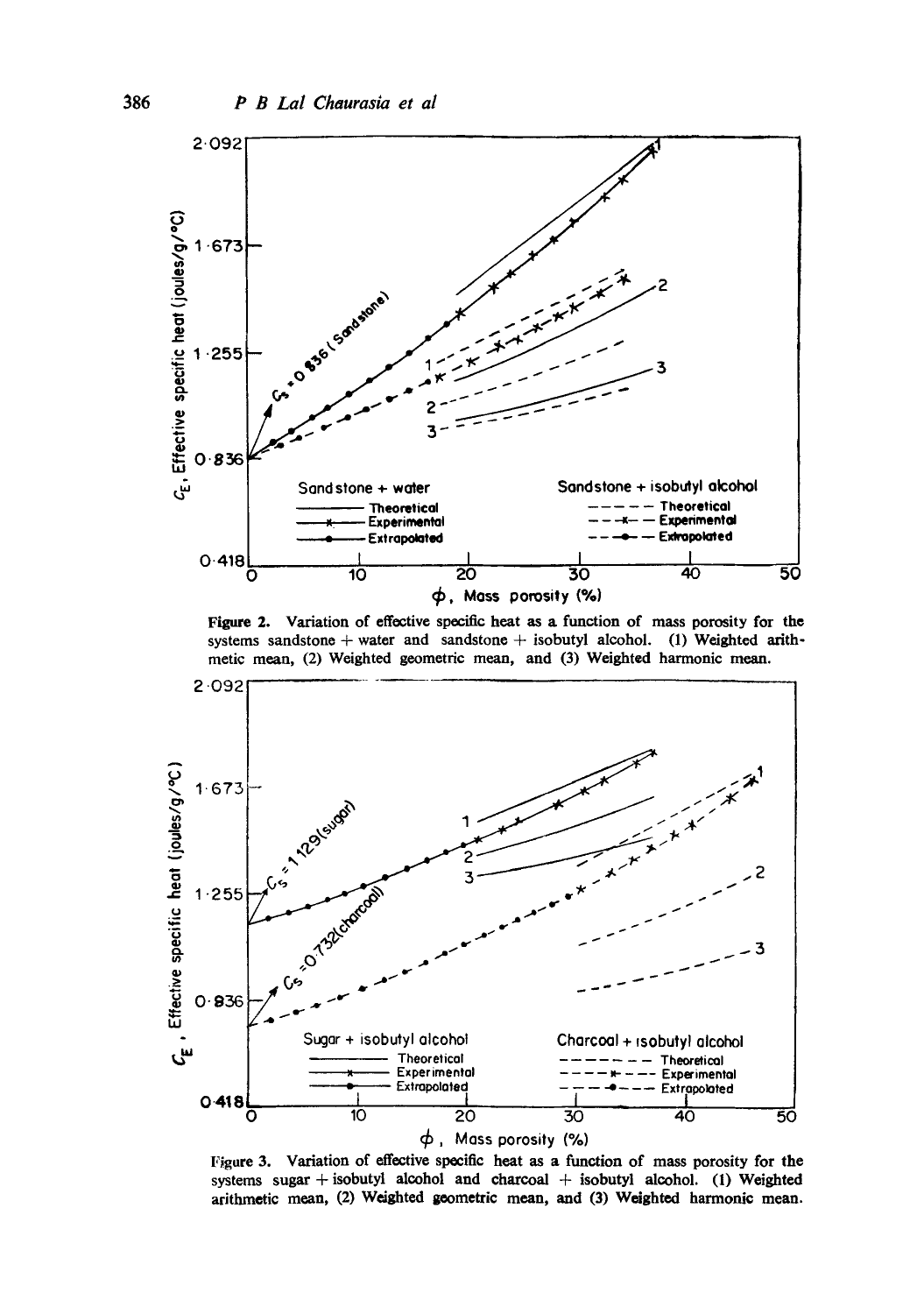squares of these uncertainties in observed quantities. This estimates the error in the specific heat to be approximately  $\pm$  3 per cent.

Sandstones, charcoal and sugar of the following description were used as the packed bed materials :

| Sample     | Colour       | Particle<br>size<br>(mm) | Absorption<br>(g/g) % | Specific<br>gravity<br>(g/cc) | Specific<br>heat<br>(Joules/<br>$g$ /°C) | Source<br>оf<br>information |
|------------|--------------|--------------------------|-----------------------|-------------------------------|------------------------------------------|-----------------------------|
| Sandstones | Reddish      | $0.3 - 3.5$              | 0.23                  | 2.63                          | 0.836                                    | Chaudhary (1968)            |
| Charcoal   | <b>Black</b> | $0.4 - 3.4$              | 0.20                  | 0.88                          | 0.669                                    | Chaudhary (1968)            |
| Sugar      | White        | $0.4 - 3.2$              | 0.12                  | 1.54                          | 1.146                                    | Hodgman (1959)              |

We used samples of different size to obtain a range of mass porosity. The range of sandstones used varied from  $17.6\%$  to  $36.5\%$ , charcoal from  $30.2\%$  to  $45.8\%$ and sugar from  $21 \cdot 2\%$  to  $36 \cdot 8\%$ .

### **3. Results and** discussion

The effective specific heats of the three samples with different saturating liquids are reported in table 1. The quoted experimental results are averages of several determinations. The effective specific heats of sandstones with isobutyl alcohol and water saturants are plotted against mass porosity in figure 2 and those of charcoal and sugar with isobutyl alcohol saturant in figure 3. Figure 4 shows the effective specific heats of the sandstones plotted against the specific heats of the saturating liquids; the iso-specific heat line, *i.e.*, the line for which  $C_{\mathbf{z}} = C_1$ , is also shown. All measurements were made at room temperature.

For the development of a theoretical expression correlating the experimental results, we tried three well known approximations for fitting with the experimental data. These approximations are used for the assessment of effective thermal conductivity of two-phase materials and have been discussed by Woodside *et al*  (1961):

- (i) Weighted harmonic mean,  $C_{\mathbf{z}} = \left(\frac{\phi}{C_1} + \frac{1-\phi}{C_2}\right)^{-1}$ ;
- (ii) Weighted geometric mean,  $C_{\mathbf{g}} = (C_1^{\phi} \cdot C_1^{1-\phi})$ ; and
- (iii) Weighted arithmetic mean,  $C_{\mathbf{g}} = [\phi C_1 + (1 \phi) C_s].$

It can be seen from figures 2, 3 and 4 and table 1 that experimental data are in fair agreement with the weighted Arithmetic mean equation, as has been suggested by Ulrich (1894) and Kersten (1949).

These experimental data may further be used to determine specific heats of the solid phase. This has been done by extrapolating the experimental curves up to the zero mass porosity line shown in figures 2 and 3. The intersection points give the following specific heats: sandstones =  $0.836$  joules/g/°C (figure 2), sugar  $=$  1.129 joules/g/°C and charcoal=0.732 joules/g/°C (figure 3). Similarly, in figure 4 the experimental curve extrapolated up to the iso-specific heat line gives a value of  $0.836$  joules/g/°C, for the specific heat of sandstones.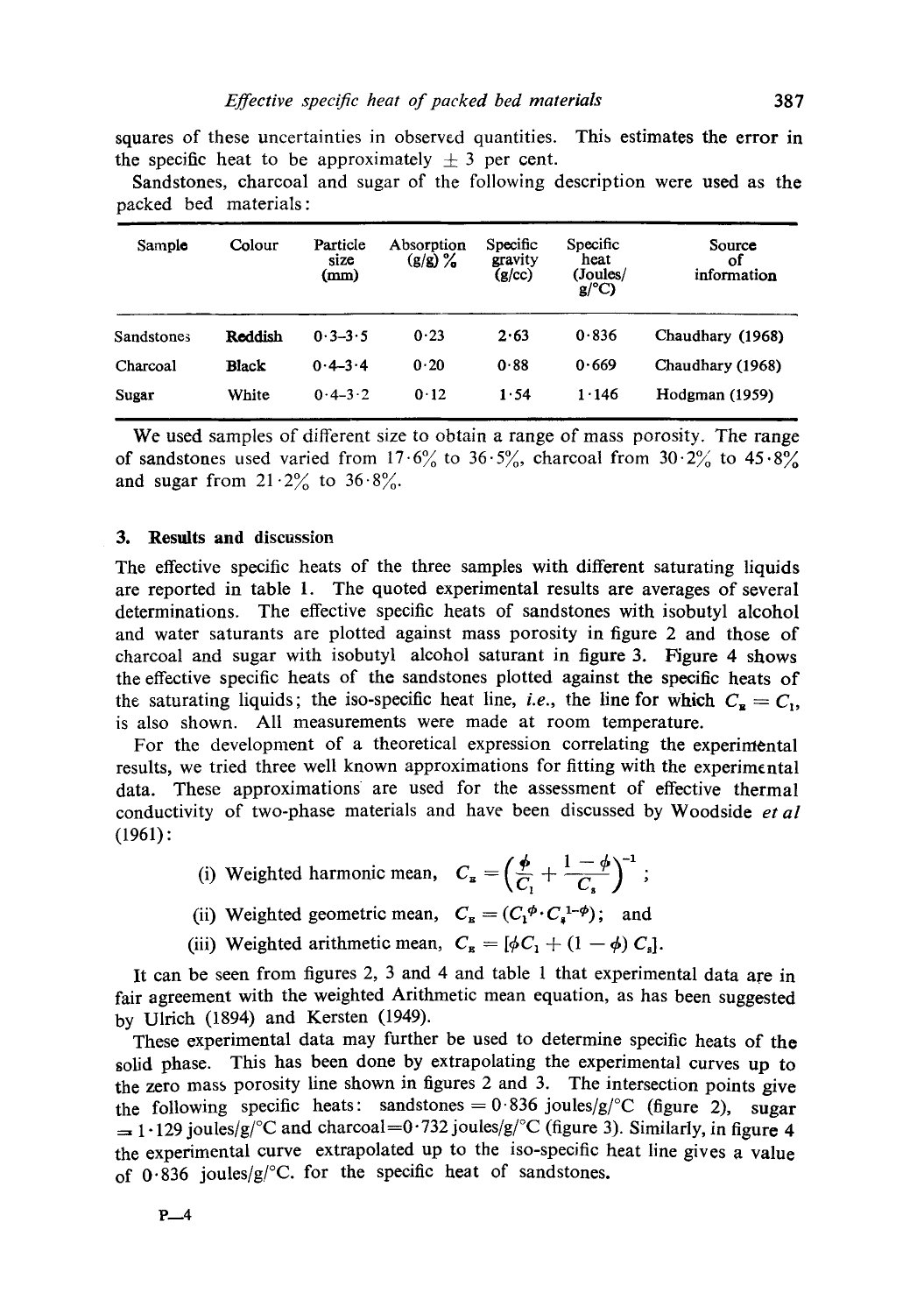|                | Samples           | Mass                | Saturant sp.<br>literature<br>heat from | Effective sp.<br>weighted<br>heat by | Effective sp.<br>weighted<br>heat by | Effective sp.<br>weighted<br>heat by | Effective sp.<br>heat by<br>present |
|----------------|-------------------|---------------------|-----------------------------------------|--------------------------------------|--------------------------------------|--------------------------------------|-------------------------------------|
| Solid<br>phase | Saturant<br>phase | porosity<br>(g/g) % | joules/g/°C<br>Hodgman<br>(1959)        | joules/g/°C<br>harmonic<br>mean      | joules/g/°C<br>geometric<br>mean     | arithmetic<br>joules/g/°C<br>mean    | joules/g/°C<br>method               |
| Sugar          | Turpentine oil    | 28.0                | 1.719                                   | 1.263                                | 1.284                                | $1 - 305$                            | $-301 \pm 0.016$                    |
|                | Kerosene oil      | $31 - 2$            | 2.175                                   | 1.343                                | 1.397                                | 1.468                                | $1.443 + 0.020$                     |
|                | n-Octane          | $25 - 1$            | 2.418                                   | 1.317                                | 1.380                                | 1.464                                | $1.430 + 0.018$                     |
|                | Isobutyl alcohol  | 30.4                | 2.995                                   | 1.410                                | 1.531                                | 1.707                                | $1.665 \pm 0.021$                   |
| Sandstones     | Turpentine oil    | $20 - 1$            | $1 - 719$                               | 0.933                                | 0.966                                | 1.025                                | $1.008 + 0.015$                     |
|                | Kerosene oil      | $21 - 5$            | 2.175                                   | 0.962                                | 1.033                                | 1.209                                | $1.133 + 0.018$                     |
|                | n-Octane          | 19.0                | 2.418                                   | 0.953                                | 1.029                                | 1.138                                | $1.121 \pm 0.024$                   |
|                | Isobutyl alcohol  | 34.0                | 2.995                                   | 1.104                                | 1.288                                | 1.569                                | $1.531 + 0.022$                     |
|                | Water             | $34 - 0$            | 4.184                                   | 1.146                                | 1.443                                | 1.974                                | $1.924 \pm 0.036$                   |
| Charcoal       | Turpentine oil    | 40.5                | 1.719                                   | 0.874                                | 0.979                                | 1.092                                | $1.092 + 0.035$                     |
|                | Kerosene oil      | 43.4                | 2.175                                   | 0.953                                | $1 - 112$                            | 1.324                                | $1.238 + 0.038$                     |
|                | n-Octane          | $38 - 1$            | 2.418                                   | 0.920                                | 1.092                                | 1.334                                | $1.259 \pm 0.031$                   |
|                | Isobutyl alcohol  | 39.4                | 2.995                                   | 0.995                                | 1.209                                | 1.585                                | $1.451 + 0.026$                     |
|                | Water             | 44 - 1              | 4.184                                   | 1.062                                | 1.497                                | 2.217                                | $2.100 \pm 0.050$                   |

Table 1. Effective specific heats of packed bed materials Table 1. Effective specific heats of packed bed materials

O0 O0

P B Lal Chaurasia et al